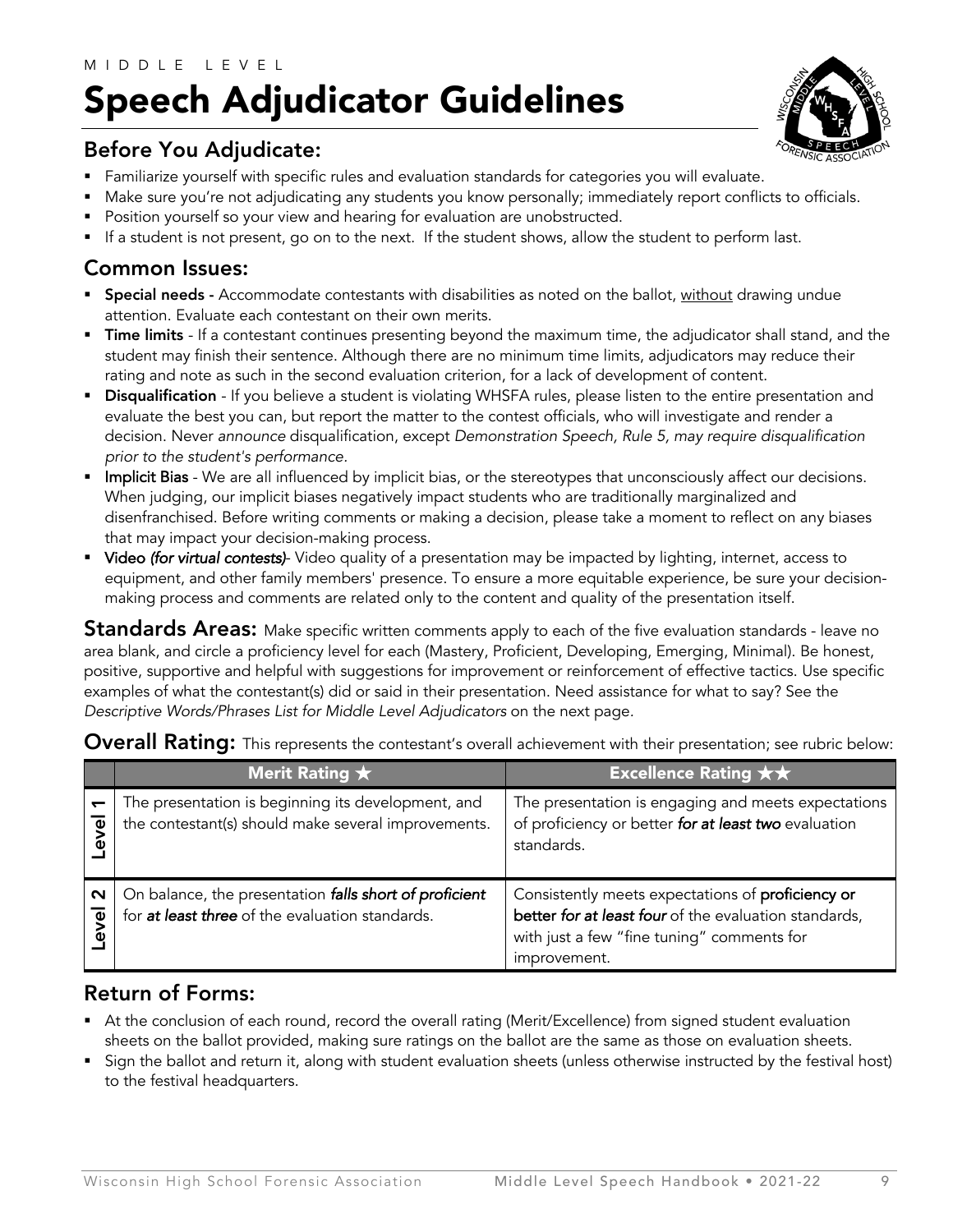## Descriptive Words/Phrases List for Middle Level Adjudicators



#### Content

levels of meaning stirs emotion stirs thought persuasive arguments credible evidence balanced perspective timely source organization flow of ideas ideas connect detailed cutting/passage explain central idea plot range clever combination collection unified convincing accomplished developing mastered insightful

#### Effective Presentation

effective tactic(s) executed thoughtfully drew me in expressive articulate believable characterized credible performance committed character energetic lively animated honest genuine realistic authentic natural understated whimsical rhetorical passion spirited determined intimate

#### Developing/Improving

artificial awkward broad / vague faulty flawed interfered with confused disconnected misguided monotonous repetitive absent incomplete lacks rethink structure requires potential pulled me out distracted unnecessary lacked purpose identify purpose inappropriate lacks depth

*Avoid vague terms: good • great • weak • needs work • practice more*  **Instead, tell them:** exactly what they did well; how they should improve; specific ineffective aspects of their presentation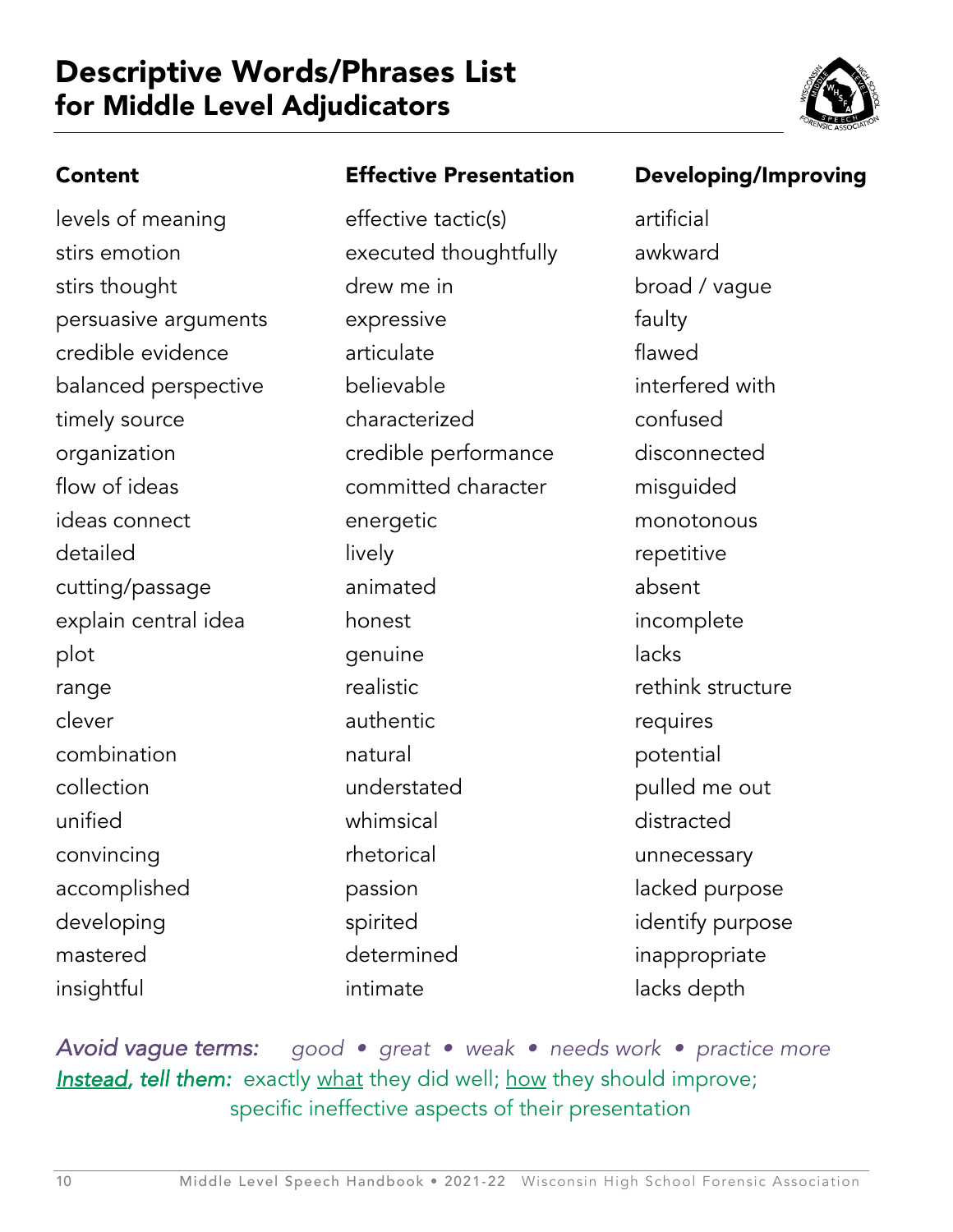

After a festival ends, and students head home, the only meaningful way they will know they did well or why they did poorly is the evaluation sheet you completed. What you say - and how you say it - can help that student learn; otherwise it will leave the student with nothing to learn from; or worse, it can shatter the student's desire to try to learn to become a more skillful communicator.

Before giving evaluation, either in written or oral form, ask yourself:

- 1. Do I understand the guidelines to be used for evaluating this performance?
- 2. Have I made the students in the room feel comfortable so they will be able to perform to the best of their abilities and be accepting of my evaluation?
- 3. Am I making comments about things the person can do something about? (Why comment on how braces make it hard to speak clearly?)
- 4. Am I sure I am not being critical because of prejudices or problems or my own? ("I never did like Edgar Allen Poe" or "I think girls should wear dresses when performing", etc.)
- 5. Am I giving support by commenting on what was good as well as what needs improvement?

How to write and speak for effective evaluation:

- 1. Make your statements descriptive rather than evaluative.
- 2. Be specific rather than general.
- 3. Be tentative rather than absolute.
- 4. Offer suggesting comments rather than directing comments.
- 5. Direct your comments to behavior the student can control.
- 6. Write only comments you can explain. It is very frustrating to read statements that aren't explained fully and to have no way of finding out afterward "what you meant."

A model for giving effective evaluation would have statements that begin with such phrases as:

- Ø "When you ......." (followed by a description of the behavior)
- $\triangleright$  "I feel (think, see)......." describe how that behavior affects self and others
- Ø "I'd like......." (describe how you think that behavior could change)
- Ø "Because ......." (tell why you think that behavior should change)

A statement in response to the evaluation item that asks, *"Did the participant choose a delivery style that was appropriate to the speaker, subject, audience and occasion?"* might be:

When you speak so softly I can hardly hear you, I feel that perhaps you don't believe what you are saying I'd like you to try and sound as if you care about the ideas of your speech because that will help us to believe in them, too. or: Your dynamic delivery style made me feel that I wanted to do something about your ideas right now! I'd like you to continue to show how much you care by working on including everyone in the room in your eye contact and not just me, because they should feel the same way I do.

## Sample Evaluation Sheets

The following evaluations are samples from coaches, adjudicators and State Office staff. All categories are not included, but there are samples for both speaking and performance of literature categories. Because these are merely samples, they are provided as materials to read, to stimulate discussion and to learn from. The first example is poorly completed, while the others may serve as models, although they may be deserving of improvement as well. Finally, a sample official ballot is included, to illustrate how adjudicators should complete that form.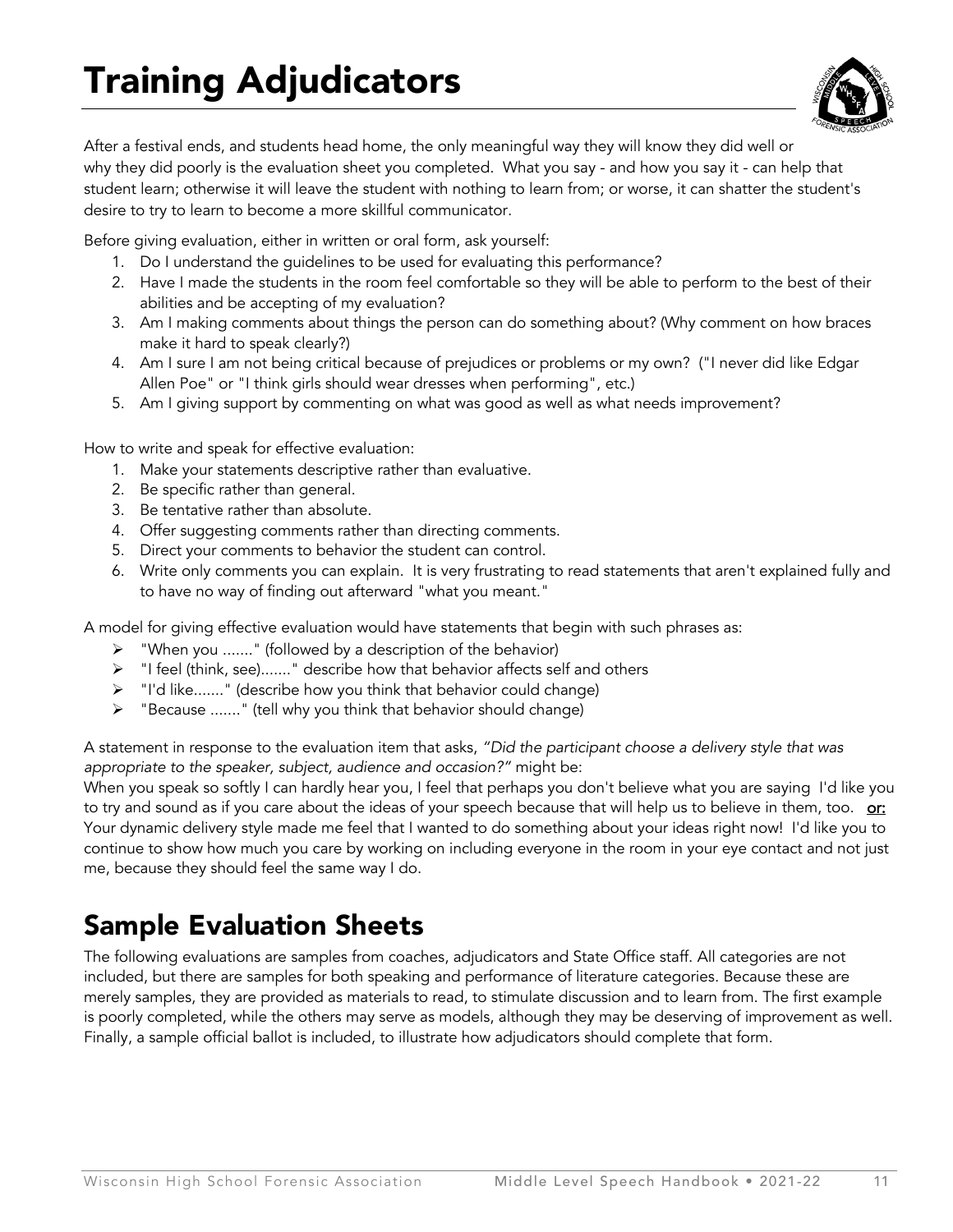## Poorly Completed Evaluation

*The accompanying paragraph below was adapted from a letter by a concerned coach to the festival manager.*

| Max. Time: 8 Min. | Time: 7:16  | MIDDIF IFVFI FVAIUATION                       |  |
|-------------------|-------------|-----------------------------------------------|--|
| Level:            | ີ<br>Round: | <b>Solo Acting</b>                            |  |
| Rating:           |             |                                               |  |
| Name/<br>Code:    |             | <b>Back at Four</b><br>Topic/<br>$\tau$ itle: |  |

*For each of the five evaluation areas, circle how well the contestant met standards. Provide constructive suggestions for*  improvement as well as describe what the contestant did well. In the rating box above, award: **Merit** or **Excellence**.

|                      | Mastery                   |                                                                                                            | Provided title and author, and set the tone and theme of the presentation. Transitions (if used) helped connect |  |  |  |  |
|----------------------|---------------------------|------------------------------------------------------------------------------------------------------------|-----------------------------------------------------------------------------------------------------------------|--|--|--|--|
| Introduction         | Proficient                | material.<br>Nice explanation of your piece                                                                |                                                                                                                 |  |  |  |  |
|                      | Developing                |                                                                                                            |                                                                                                                 |  |  |  |  |
|                      | Emerging                  |                                                                                                            |                                                                                                                 |  |  |  |  |
|                      | Minimal                   |                                                                                                            |                                                                                                                 |  |  |  |  |
|                      | Mastery                   | Selection was suited to the performer and audience; it was effectively cut to the required time limit, yet |                                                                                                                 |  |  |  |  |
| Selection            | Proficient                | presented a complete story (beginning, middle, end).                                                       |                                                                                                                 |  |  |  |  |
|                      | Developing                | Yes! Yes!                                                                                                  |                                                                                                                 |  |  |  |  |
|                      | Emerging                  |                                                                                                            |                                                                                                                 |  |  |  |  |
|                      | Minimal                   |                                                                                                            |                                                                                                                 |  |  |  |  |
|                      | Mastery                   |                                                                                                            | Performed believable, consistent, and well-defined character(s); and conveyed meaning and emotional content     |  |  |  |  |
| Meaning              | Proficient                | of the selection.                                                                                          |                                                                                                                 |  |  |  |  |
|                      | Developing                | Challenging piece with all your characters.                                                                |                                                                                                                 |  |  |  |  |
|                      | Emerging                  |                                                                                                            |                                                                                                                 |  |  |  |  |
|                      | Minimal                   |                                                                                                            |                                                                                                                 |  |  |  |  |
| Xpice                | Mastery                   | Spoke clearly and audibly, with appropriate loudness, pitch, rate, enunciation (consonant sounds), and     |                                                                                                                 |  |  |  |  |
|                      | Proficient                | pronunciation.<br>Yes.                                                                                     |                                                                                                                 |  |  |  |  |
|                      | Developing                |                                                                                                            |                                                                                                                 |  |  |  |  |
|                      | Emerging                  |                                                                                                            |                                                                                                                 |  |  |  |  |
|                      | Minimal                   |                                                                                                            |                                                                                                                 |  |  |  |  |
|                      | Mastery                   |                                                                                                            | Movement/blocking was done with purpose/intention, with actor employing facial expression, eye contact, and     |  |  |  |  |
|                      | Proficient                | appropriate gestures.                                                                                      |                                                                                                                 |  |  |  |  |
|                      | Developing                | Strong job with all your character movements.                                                              |                                                                                                                 |  |  |  |  |
| <b>Body Movement</b> | Emerging                  |                                                                                                            |                                                                                                                 |  |  |  |  |
|                      | Minimal                   |                                                                                                            |                                                                                                                 |  |  |  |  |
|                      | Adjudicator<br>Signature: | E. Valuator                                                                                                | Print<br>$P_{\text{Name/Code}}$ : <b>E.</b> Valuator / CO1                                                      |  |  |  |  |
|                      |                           |                                                                                                            |                                                                                                                 |  |  |  |  |

This evaluation was disappointing. My student and I did not object to the rating of "Merit." Had weaknesses been pointed out and addressed, we feel this rating would have been justified; however, as written, there appears to be no justification for the proficiency levels circled in each area or the overall rating. It was difficult to rationalize the adjudicator's rating because on other critiques the adjudicator completed for our students, "Excellence" ratings were given while weaknesses were addressed. Finally, it was difficult for the student to understand the rating because at the same festival she earned two other "Excellence" ratings with similar positive comments. Again, we have no problem with "Merit," but consistency and justification are an important part of the learning process.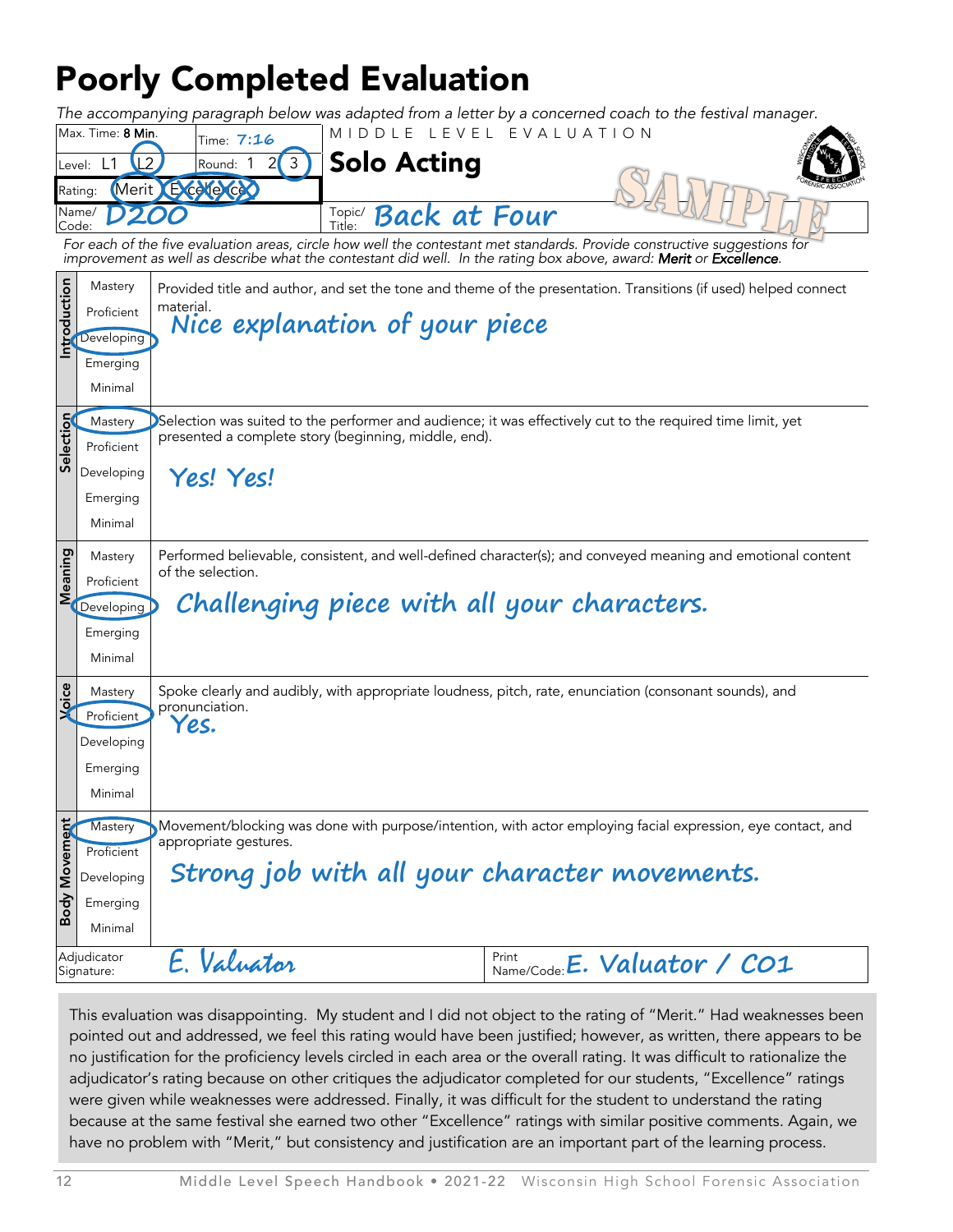## Effective Evaluations

*The following pages include evaluations that model constructive criticism and justification for scores and ratings. All names have been replaced with common names from different cultures.*

Notice when adjudicators use specific examples of what contestants did or said – it helps students and their coaches contextualize what they need to improve, or to reinforce exactly what they should keep doing.

Note how points circled for each standard related to the comments, which indicate how well the contestant has met those standards. The overall rating at the top (Merit or Excellence) indicates the student's overall performance. There is no magic number of points

The first example, from a Readers Theatre evaluation, could use more descriptive words (see p. 10).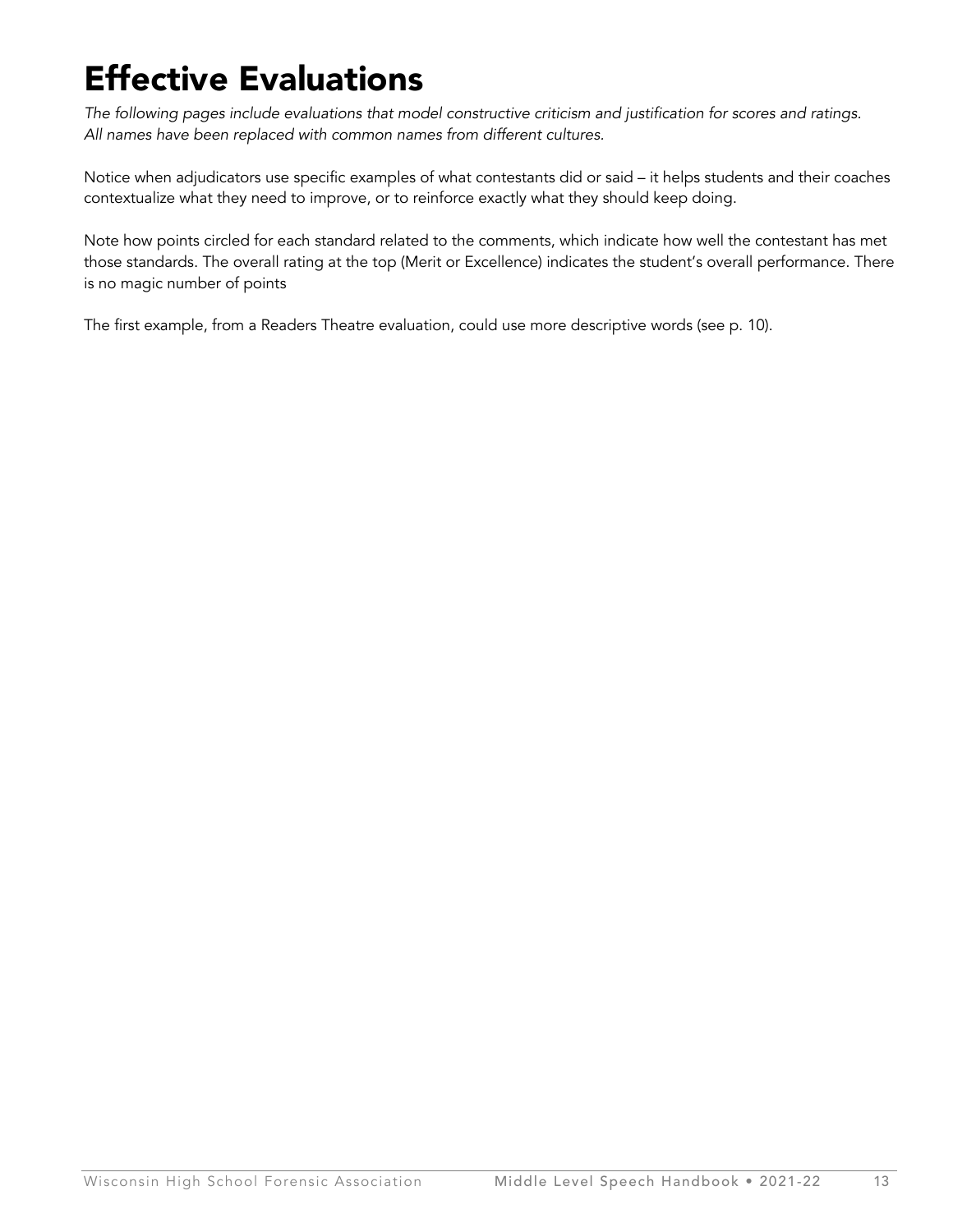|                | Max. Time: 10 Min.<br>L <sub>2</sub><br>Level: L1 | 10:10<br>Time:<br>$\overline{2}$<br>3<br>Round: 1                                                                                                                                                               | MIDDLE LEVEL EVALUATION |       |                              |                      |                                                                        |  |
|----------------|---------------------------------------------------|-----------------------------------------------------------------------------------------------------------------------------------------------------------------------------------------------------------------|-------------------------|-------|------------------------------|----------------------|------------------------------------------------------------------------|--|
|                | Rating:                                           | Merit Excellence                                                                                                                                                                                                | <b>Readers Theatre</b>  |       |                              |                      |                                                                        |  |
|                | Name/                                             | Ananya Patel/C18                                                                                                                                                                                                | Topic/                  |       | <b>Spoon River Anthology</b> |                      |                                                                        |  |
| Code:          |                                                   | For each of the five evaluation areas, circle how well the contestant met standards. Provide constructive suggestions for                                                                                       | Title:                  |       |                              |                      |                                                                        |  |
|                |                                                   | improvement as well as describe what the contestant did well. In the rating box above, award: Merit or Excellence.                                                                                              |                         |       |                              |                      |                                                                        |  |
| ntroduction    | Mastery                                           | Provided title(s) and author(s), and set the tone and theme of the presentation, explaining how each selection<br>related to the overall program of performance. Transitions (if used) helped connect material. |                         |       |                              |                      |                                                                        |  |
|                | Proficient                                        | Develop further. Tell us more about Edgar Lee Masters and his                                                                                                                                                   |                         |       |                              |                      |                                                                        |  |
|                | Developing                                        | purpose. Relax, smile, and warm up to audience at outset.                                                                                                                                                       |                         |       |                              |                      |                                                                        |  |
|                | Emerging                                          |                                                                                                                                                                                                                 |                         |       |                              |                      |                                                                        |  |
|                | Minimal                                           |                                                                                                                                                                                                                 |                         |       |                              |                      |                                                                        |  |
|                |                                                   |                                                                                                                                                                                                                 |                         |       |                              |                      |                                                                        |  |
| Material       | Mastery                                           | Selection was suited to the performer and audience; it was effectively cut to the required time limit, yet<br>presented a complete story or thematic concept.                                                   |                         |       |                              |                      |                                                                        |  |
|                | Proficient                                        | Great choice of material. Cutting incorporates scenes of character                                                                                                                                              |                         |       |                              |                      |                                                                        |  |
|                | Developing                                        |                                                                                                                                                                                                                 |                         |       |                              |                      | interaction, which makes selection read like a story. Good feeling for |  |
|                | Emerging                                          | the material.                                                                                                                                                                                                   |                         |       |                              |                      |                                                                        |  |
|                | Minimal                                           |                                                                                                                                                                                                                 |                         |       |                              |                      |                                                                        |  |
|                |                                                   |                                                                                                                                                                                                                 |                         |       |                              |                      |                                                                        |  |
| Meaning        | Mastery                                           | Employed effective group oral reading techniques to cohesively present the selection with appropriate pacing.<br>Conveyed meaning and emotional content of the selection.                                       |                         |       |                              |                      |                                                                        |  |
|                | Proficient                                        | Character differentiations clearly suggested. Voices helped create                                                                                                                                              |                         |       |                              |                      |                                                                        |  |
|                | Developing                                        | moods. Choral speaking and sound effects enhanced the performance.                                                                                                                                              |                         |       |                              |                      |                                                                        |  |
|                | Emerging                                          | You clearly had fun!                                                                                                                                                                                            |                         |       |                              |                      |                                                                        |  |
|                | Minimal                                           |                                                                                                                                                                                                                 |                         |       |                              |                      |                                                                        |  |
|                |                                                   |                                                                                                                                                                                                                 |                         |       |                              |                      |                                                                        |  |
| Voice          | Mastery                                           | Spoke clearly and audibly, with appropriate loudness, pitch, rate, enunciation (consonant sounds), and                                                                                                          |                         |       |                              |                      |                                                                        |  |
|                | Proficient                                        | pronunciation.<br>Clearly audible. Pleasant voice qualities and pitch. Occasionally                                                                                                                             |                         |       |                              |                      |                                                                        |  |
|                | Developing                                        | rushed, especially in dramatic passages - there you lose sincerity.                                                                                                                                             |                         |       |                              |                      |                                                                        |  |
|                | Emerging                                          | Vocal variety helps to suggest age differences of characters.                                                                                                                                                   |                         |       |                              |                      |                                                                        |  |
|                | Minimal                                           |                                                                                                                                                                                                                 |                         |       |                              |                      |                                                                        |  |
|                |                                                   |                                                                                                                                                                                                                 |                         |       |                              |                      |                                                                        |  |
|                | Mastery                                           | Movement emphasized the message by employing facial expression, eye contact, appropriate gestures, and<br><b>Dhandling of manuscripts.</b>                                                                      |                         |       |                              |                      |                                                                        |  |
|                | Proficient                                        | Readers handled scripts well, allowing them to use appropriate                                                                                                                                                  |                         |       |                              |                      |                                                                        |  |
| Body Move mant | Developing                                        | gestures. Good sense of timing. Movement was efficiently executed,                                                                                                                                              |                         |       |                              |                      |                                                                        |  |
|                | Emerging                                          | had specific meaning, and was not distracting. Good coordination of                                                                                                                                             |                         |       |                              |                      |                                                                        |  |
|                | Minimal                                           | voice, face and body, making the reading sensitive and believable.                                                                                                                                              |                         |       |                              |                      |                                                                        |  |
|                |                                                   |                                                                                                                                                                                                                 |                         |       |                              |                      |                                                                        |  |
|                | Adjudicator<br>Signature:                         | I.M. Fan                                                                                                                                                                                                        |                         | Print | Name/Code:                   | <b>I.M. Fan / L4</b> |                                                                        |  |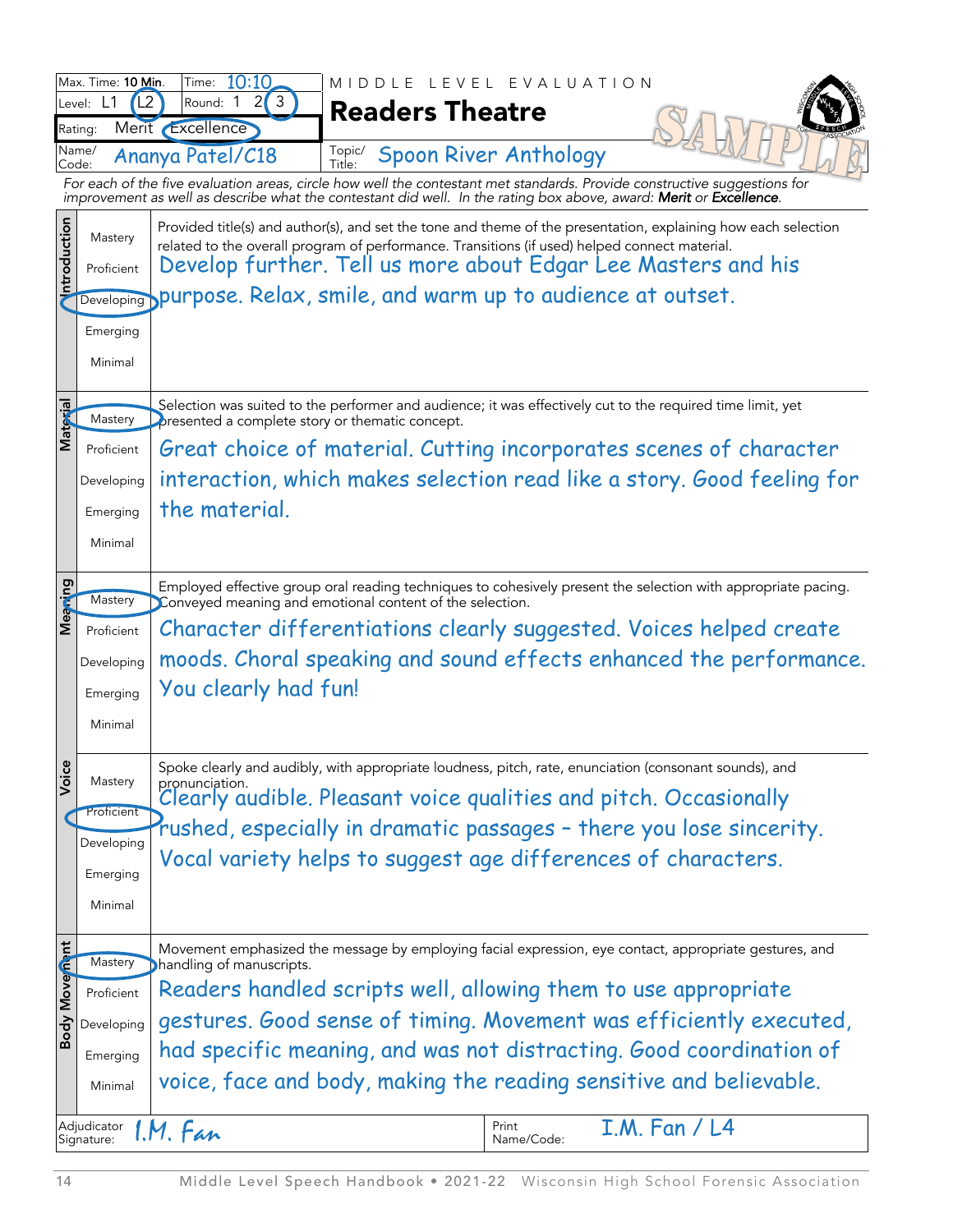|                      | Max. Time: 8 Min.<br>L <sub>2</sub><br>'L1<br>Level: | Time:<br>6:Q5<br>2<br>ıЗ<br>Round: | LEVEL                           | EVALUATION                                                                                                         |                                                                                                                                                                                                                                                                                       |
|----------------------|------------------------------------------------------|------------------------------------|---------------------------------|--------------------------------------------------------------------------------------------------------------------|---------------------------------------------------------------------------------------------------------------------------------------------------------------------------------------------------------------------------------------------------------------------------------------|
|                      | Rating: Merit                                        | Excellence                         | <b>Persuasive Speech</b>        |                                                                                                                    |                                                                                                                                                                                                                                                                                       |
|                      | Name/<br>Code:                                       | Xao Chen/G4                        | Topic/<br>Title:                | The Snowman Lives                                                                                                  |                                                                                                                                                                                                                                                                                       |
|                      |                                                      |                                    |                                 | improvement as well as describe what the contestant did well. In the rating box above, award: Merit or Excellence. | For each of the five evaluation areas, circle how well the contestant met standards. Provide constructive suggestions for                                                                                                                                                             |
|                      |                                                      |                                    |                                 | Chose a suitable topic, introducing it clearly and in a way that made the audience take interest.                  |                                                                                                                                                                                                                                                                                       |
|                      | Mastery                                              |                                    |                                 |                                                                                                                    | You clearly and cleverly let us know that you were going                                                                                                                                                                                                                              |
|                      | Proficient                                           |                                    |                                 |                                                                                                                    | to convince us that the abominable snowman does exist.                                                                                                                                                                                                                                |
| Topic/Introduction   | Developing                                           |                                    |                                 |                                                                                                                    | You grabbed my attention from the very start, when you                                                                                                                                                                                                                                |
|                      | Emerging                                             |                                    |                                 |                                                                                                                    | painted such a vivid picture of the cold, dark days of the                                                                                                                                                                                                                            |
|                      | Minimal                                              | arctic winter.                     |                                 |                                                                                                                    |                                                                                                                                                                                                                                                                                       |
| Organization/Sources | Mastery                                              |                                    |                                 |                                                                                                                    | Speech was organized and easy to follow, using accurate and up-to-date information and quoting from a variety<br>of factual sources to explain importance of the topic as well as details such as who, what, when, and where.                                                         |
|                      | Proficient                                           |                                    |                                 | Your best source was the Mountain County Sheriff's                                                                 |                                                                                                                                                                                                                                                                                       |
|                      | Developing                                           |                                    |                                 | ledger. Be sure to cite where your other information                                                               |                                                                                                                                                                                                                                                                                       |
|                      | Emerging                                             |                                    |                                 |                                                                                                                    | comes from – this would add to your credibility. Your                                                                                                                                                                                                                                 |
|                      | Minimal                                              |                                    |                                 | use of proven sightings and testimony was helpful.                                                                 |                                                                                                                                                                                                                                                                                       |
| onveying Meaning     | Mastery<br>Proficient<br>Developing<br>Emerging      | illustrate concepts.               |                                 | It seems that your use of slang terms such as "guys,"<br>Dyour speech. Use more mature, descriptive words.         | Speech used vocabulary and grammar that were clear, understandable, and appropriate. The speech was<br>persuasive by urging action or change in attitude. If visual aids were used, the speaker actively used them to<br>"like," and "kid" detracts from the serious purpose of       |
|                      | Minimal                                              |                                    |                                 |                                                                                                                    |                                                                                                                                                                                                                                                                                       |
| Voice                | Mastery                                              | pronunciation.                     |                                 |                                                                                                                    | Spoke clearly and audibly, with appropriate loudness, pitch, rate, enunciation (consonant sounds), and                                                                                                                                                                                |
|                      | Proficient                                           |                                    |                                 |                                                                                                                    | You could slow down the rate of your speech, because                                                                                                                                                                                                                                  |
|                      | Developing                                           |                                    |                                 |                                                                                                                    | some ideas are lost when you rush-through. Since you                                                                                                                                                                                                                                  |
|                      | Emerging                                             |                                    |                                 |                                                                                                                    | used only six minutes, you have time. Pause occasionally,                                                                                                                                                                                                                             |
|                      | Minimal                                              |                                    |                                 | to allow us to reflect on what you're saying.                                                                      |                                                                                                                                                                                                                                                                                       |
| Movement             | Mastery                                              |                                    |                                 |                                                                                                                    | Directed presentation to the audience with poise. Movement emphasized message, including facial expression,<br>eye contact, body movement, and appropriate gestures. If notes were used, they were handled effectively.<br>Your eyes sparkled as if you experienced a sighting, which |
|                      | Proficient                                           |                                    |                                 |                                                                                                                    | helped me believe you more. Use more natural gestures so                                                                                                                                                                                                                              |
| Body                 | Developing                                           |                                    |                                 |                                                                                                                    | they work <u>with</u> you. Using the podium creates a barrier                                                                                                                                                                                                                         |
|                      | Emerging                                             |                                    |                                 |                                                                                                                    | between you and the audience, but when you moved away,                                                                                                                                                                                                                                |
|                      | Minimal                                              |                                    | your delivery was more relaxed! |                                                                                                                    |                                                                                                                                                                                                                                                                                       |
|                      | Adjudicator<br>Signature:                            | Ima Crític                         |                                 | Print                                                                                                              | $NamecCode:$ $Ima$ Critic / $COS$                                                                                                                                                                                                                                                     |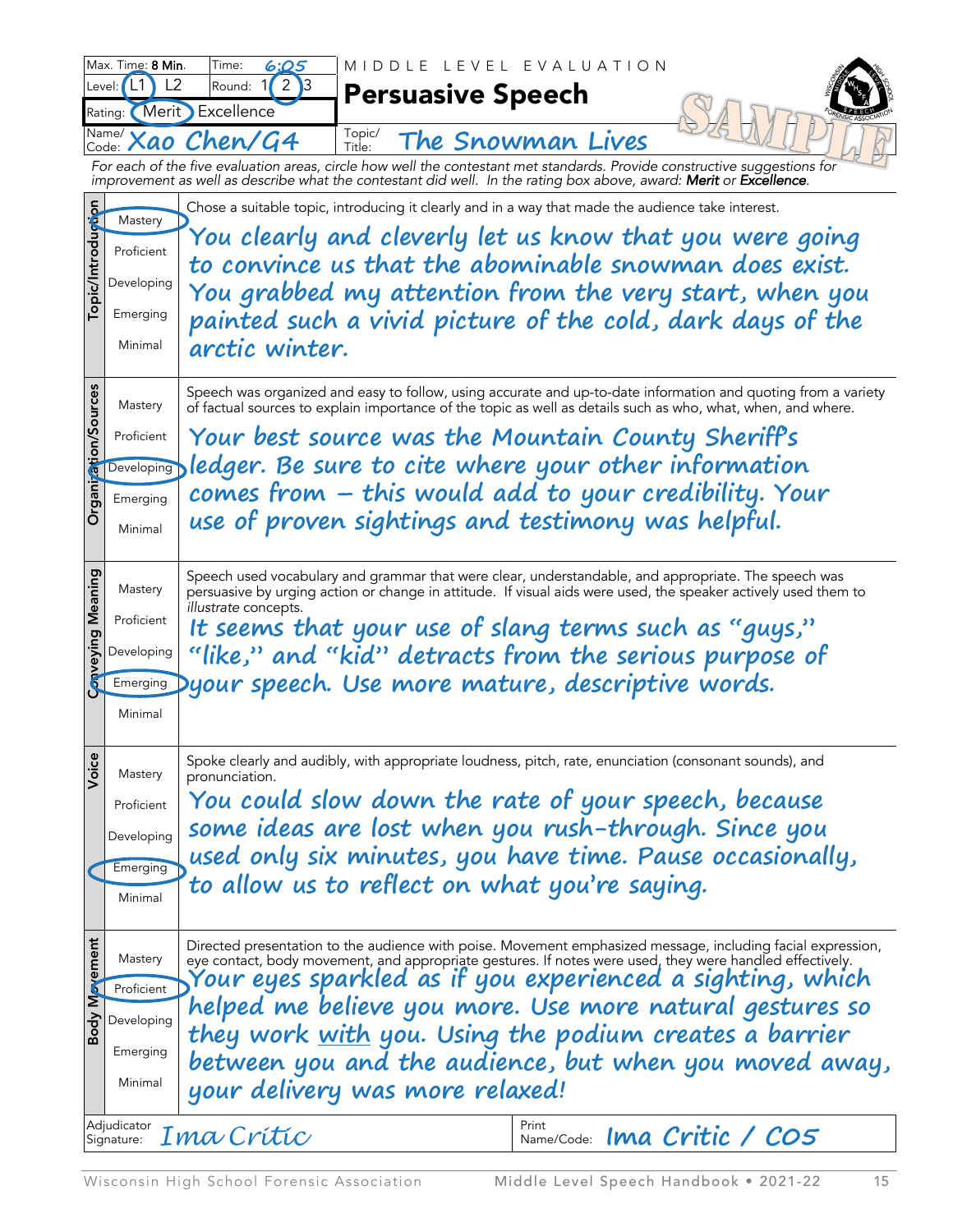|                                  | Max. Time: 4 Min.                | Time: $3:4^{\circ}$                                     | MIDDLE                                                       | LEVEL EVALUATION                                                                                                                                                                                                                 |
|----------------------------------|----------------------------------|---------------------------------------------------------|--------------------------------------------------------------|----------------------------------------------------------------------------------------------------------------------------------------------------------------------------------------------------------------------------------|
|                                  | L2<br>Level:<br>Merit<br>Rating: | $\overline{2}$<br>$\overline{3}$<br>Round<br>Excellence | <b>Informative Speech</b>                                    |                                                                                                                                                                                                                                  |
|                                  | Name/                            | Code: Ahmed Hassan/D7                                   | Topic/<br>Save the Seals                                     |                                                                                                                                                                                                                                  |
|                                  |                                  |                                                         | Title:                                                       | For each of the five evaluation areas, circle how well the contestant met standards. Provide constructive suggestions for<br>improvement as well as describe what the contestant did well. In the rating box above, award: Merit |
|                                  |                                  |                                                         |                                                              | Chose a suitable topic, introducing it clearly and in a way that made the audience take interest.                                                                                                                                |
|                                  | Mastery                          |                                                         |                                                              | The Save the Seals campaígn was a meaningful topic choice, and                                                                                                                                                                   |
|                                  | Proficient                       |                                                         |                                                              | you drew me in, immediately, by explaining your personal                                                                                                                                                                         |
| Topic/Introduction               | Developing                       |                                                         |                                                              | connection. Perhaps you should expand your research and do a                                                                                                                                                                     |
|                                  | Emerging                         |                                                         |                                                              | Persuasive Speech because you seem to be so involved in the topic.                                                                                                                                                               |
|                                  | Minimal                          |                                                         |                                                              |                                                                                                                                                                                                                                  |
|                                  |                                  |                                                         |                                                              |                                                                                                                                                                                                                                  |
| Organization <sup>2</sup> ources | Mastery                          |                                                         |                                                              | Speech was organized and easy to follow, using accurate and up-to-date information and quoting from a variety<br>of factual sources to explain importance of the topic as well as details such as who, what, when, and where.    |
|                                  | Proficient                       |                                                         |                                                              | You organized your speech well. The opening statement was clearly                                                                                                                                                                |
|                                  | Developing                       |                                                         |                                                              | explained by your three main points. Your own experiences showed                                                                                                                                                                 |
|                                  | Emerging                         |                                                         |                                                              | you understood the campaígn. Include more facts about the "whip" of                                                                                                                                                              |
|                                  | Minimal                          |                                                         |                                                              | the group. Give sources for your statistics, so we know they're valid.                                                                                                                                                           |
|                                  |                                  |                                                         |                                                              |                                                                                                                                                                                                                                  |
| Meaning                          | Mastery                          |                                                         | used, the speaker actively used them to illustrate concepts. | Speech used vocabulary and grammar that were clear, understandable, and appropriate. If visual aids were                                                                                                                         |
|                                  | Proficient                       |                                                         |                                                              | For an informative speech, avoid "loaded" words, such as                                                                                                                                                                         |
|                                  | Developing                       |                                                         |                                                              | yslaughter," "ruthless," and "greed," because they are emotional                                                                                                                                                                 |
| Conveying                        | Emerging                         |                                                         |                                                              | rather than factual and míght be more appropríate for persuasíon.                                                                                                                                                                |
|                                  | Minimal                          |                                                         |                                                              |                                                                                                                                                                                                                                  |
|                                  |                                  |                                                         |                                                              |                                                                                                                                                                                                                                  |
| Voice                            | Mastery                          | pronunciation.                                          |                                                              | Spoke clearly and audibly, with appropriate loudness, pitch, rate, enunciation (consonant sounds), and                                                                                                                           |
|                                  | Proficient                       |                                                         |                                                              | Say word endings more clearly: "ed," "ing," because this makes a                                                                                                                                                                 |
|                                  | Developing                       |                                                         |                                                              | speech sound more formal than just a conversation.                                                                                                                                                                               |
|                                  | Emerging                         |                                                         |                                                              |                                                                                                                                                                                                                                  |
|                                  | Minimal                          |                                                         |                                                              |                                                                                                                                                                                                                                  |
|                                  |                                  |                                                         |                                                              |                                                                                                                                                                                                                                  |
| Body Movement                    | Mastery                          |                                                         |                                                              | Directed presentation to the audience with poise. Movement emphasized message, including facial expression,<br>Dye contact, body movement, and appropriate gestures. If notes were used, they were handled effectively.          |
|                                  | Proficient                       |                                                         |                                                              | You allowed your face to tell us what you were feeling, and helped                                                                                                                                                               |
|                                  | Developing                       |                                                         |                                                              | us feel more involved. You looked at everyone, making the entire                                                                                                                                                                 |
|                                  | Emerging                         |                                                         |                                                              | room feel included because you didn't read much from your note                                                                                                                                                                   |
|                                  | Minimal                          |                                                         |                                                              | card, which helped the audience respond better to your ideas.                                                                                                                                                                    |
|                                  | Adjudicator<br>Signature:        | Emily Prave                                             |                                                              | Name/Code: M Prove                                                                                                                                                                                                               |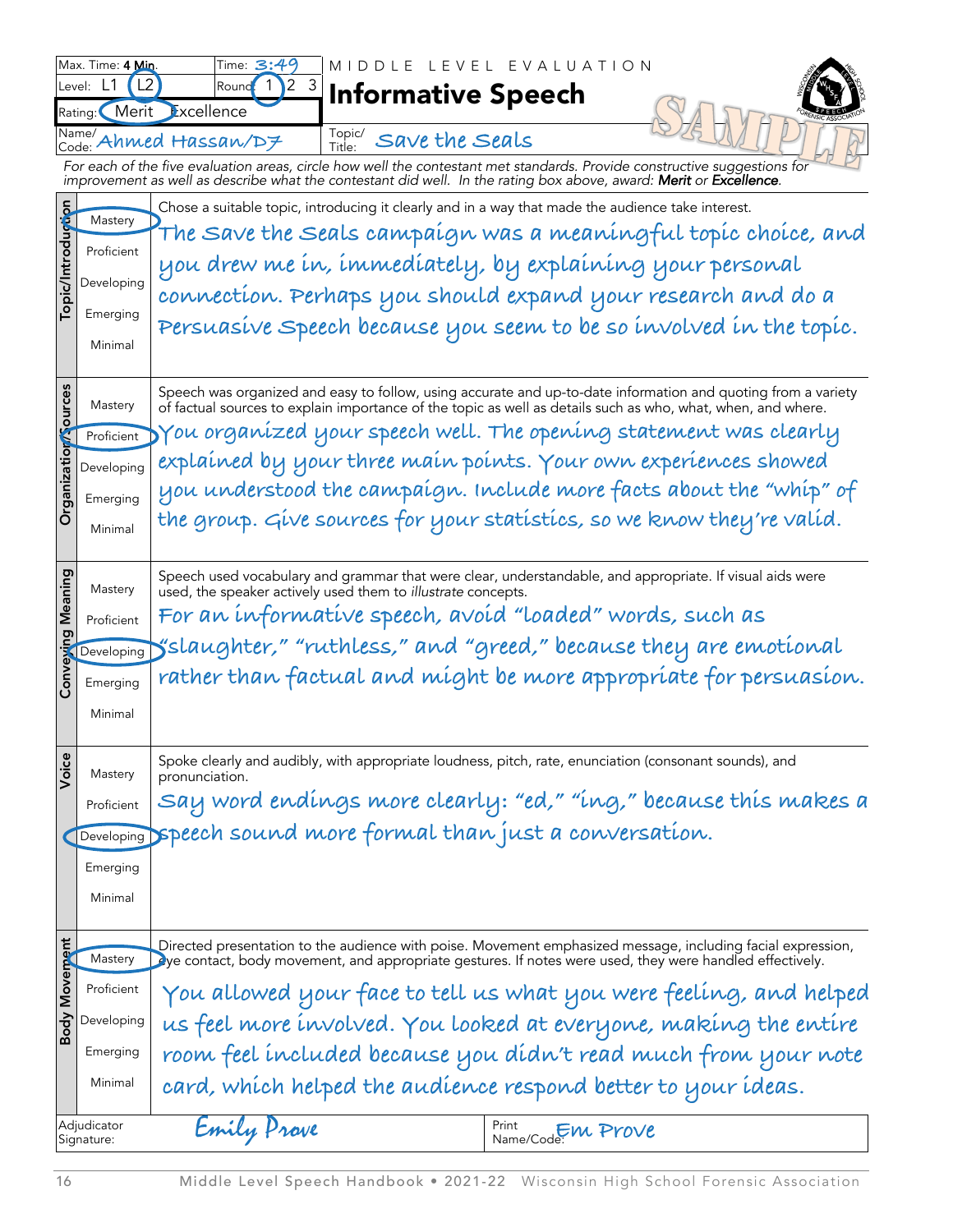|                         | Max. Time: 8 Min. | <b><i><u><b>Breek9</b></u></i></b>                                                                                                                                                                              | MIDDLE LEVEL EVALUATION  |            |                   |  |
|-------------------------|-------------------|-----------------------------------------------------------------------------------------------------------------------------------------------------------------------------------------------------------------|--------------------------|------------|-------------------|--|
|                         | Level: L1         | L2 <sup>1</sup><br>2<br>Round:                                                                                                                                                                                  | <b>Poetry Reading</b>    |            |                   |  |
|                         | Ratino<br>Name/   | Merit Excellence<br>Lupe Sanchez/E3                                                                                                                                                                             |                          |            |                   |  |
|                         | Code:             | For each of the five evaluation areas, circle how well the contestant met standards. Provide constructive suggestions for                                                                                       | Topic/ Perry the Winkler |            |                   |  |
|                         |                   | improvement as well as describe what the contestant did well. In the rating box above, award: Merit or Excellence.                                                                                              |                          |            |                   |  |
|                         | Mastery           | Provided title(s) and author(s), and set the tone and theme of the presentation, explaining how each selection<br>related to the overall program of performance. Transitions (if used) helped connect material. |                          |            |                   |  |
|                         | Proficient        | Your story about how important magic is to small children really set the                                                                                                                                        |                          |            |                   |  |
|                         | Developing        | ynood for this poem. Tell me more about the author, too, and why he wrote                                                                                                                                       |                          |            |                   |  |
| Introduction/Transition | Emerging          | this type of poem.                                                                                                                                                                                              |                          |            |                   |  |
|                         | Minimal           |                                                                                                                                                                                                                 |                          |            |                   |  |
|                         |                   |                                                                                                                                                                                                                 |                          |            |                   |  |
| Selection/Material      | Mastery           | Selection was suited to the performer and audience; it was effectively cut to the required time limit, yet<br>presented a cohesive and connected program of performance.                                        |                          |            |                   |  |
|                         | Proficient        | You might wish to find another poem to go with this one, since it is quite                                                                                                                                      |                          |            |                   |  |
|                         | Developing        | short, or expand your introduction. This will give evaluators more to                                                                                                                                           |                          |            |                   |  |
|                         | Emerging          | consider. You had fun with this performance, so I did, too! $\odot$ Thank you!                                                                                                                                  |                          |            |                   |  |
|                         | Minimal           |                                                                                                                                                                                                                 |                          |            |                   |  |
|                         |                   |                                                                                                                                                                                                                 |                          |            |                   |  |
| Meaning                 | Mastery           | Performance highlighted the artistry of language with such tactics as rhythm and pause; and conveyed meaning<br>and emotional content of the selection.                                                         |                          |            |                   |  |
|                         | Proficient        | >Built intensity to climax "Be off!" showed you understood poem. Voices of                                                                                                                                      |                          |            |                   |  |
|                         | Developing        | characters were done as the author described, "gently said," "laughed," and                                                                                                                                     |                          |            |                   |  |
| Conveying               | Emerging          | that made me relate to how the characters were feeling. Avoid sing-songy                                                                                                                                        |                          |            |                   |  |
|                         | Minimal           | rhythm, especially at the end.                                                                                                                                                                                  |                          |            |                   |  |
|                         |                   |                                                                                                                                                                                                                 |                          |            |                   |  |
| Voice                   | Mastery           | Spoke clearly and audibly, with appropriate loudness, pitch, rate, enunciation (consonant sounds), and<br>pronunciation.                                                                                        |                          |            |                   |  |
|                         | Proficient        | You varied loudness and softness -and rate changes that created an                                                                                                                                              |                          |            |                   |  |
|                         | Developing        | understanding of the poetry. Be careful with articulation of words like                                                                                                                                         |                          |            |                   |  |
|                         | Emerging          | "and," "looked," "wept," and "crept." You used repetition well for emphasis.                                                                                                                                    |                          |            |                   |  |
|                         | Minimal           |                                                                                                                                                                                                                 |                          |            |                   |  |
|                         |                   |                                                                                                                                                                                                                 |                          |            |                   |  |
| Body Movement           | Mastery           | Movement emphasized the message by employing facial expression, eye contact, appropriate gestures, and<br>handling of manuscript.                                                                               |                          |            |                   |  |
|                         | Proficient        | When your face got involved, I became involved as your audience. Do this                                                                                                                                        |                          |            |                   |  |
|                         | Developing        | throughout the poem. Make gestures smoother and more gentle so they                                                                                                                                             |                          |            |                   |  |
|                         | Emerging          | do not distract from your delivery $-$ improving that will keep us engaged                                                                                                                                      |                          |            |                   |  |
|                         | Minimal           | in your performance through the end.                                                                                                                                                                            |                          |            |                   |  |
|                         | Adjudicator       |                                                                                                                                                                                                                 |                          | Print      |                   |  |
|                         | Signature:        | Perry the Winkler                                                                                                                                                                                               |                          | Name/Code: | Perry the Winkler |  |